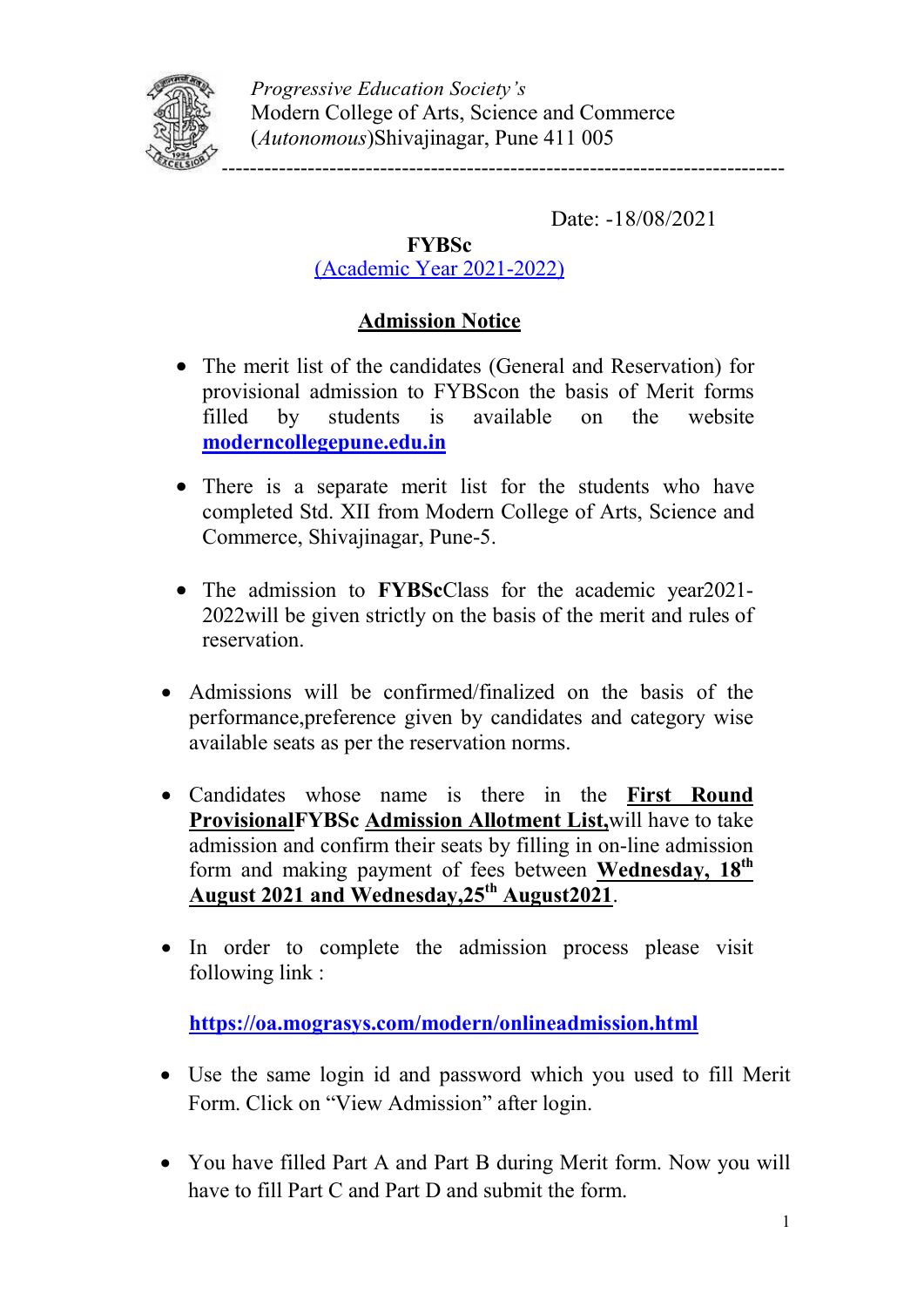- Check the ADM number present in the Merit list. Use the same application form to fill Part C and D. Below the ADM number message indicating that you have been shortlisted will be displayed.
- You must have received an email regarding the shortlisting of your Merit form for the admission.
- Upload all necessary documents
- Candidate should also note that, they will not have any claim on admission after the prescribed Date and Time as per declaredschedule.
- Second Round Provisional Admission Allotment list will be declaredon Thursday,  $27^{th}$  August 2021 at 06:00pm based on vacancies available after first round of provisional admission.
- Date of Commencement of Course: Wednesday, 1<sup>st</sup> September 2021
- Please note admissions for General/Open Category seats willbe offered on the basis of the General Merit List and admissions and admissions forthe reserved category seats willbe offered on thebasis of the reserved category meritlist.
- The admissions will be offered in order of merit in eachcategory.
- Candidates should confirm their admission by depositing fees in the college before Wednesday,  $25^{th}$  August 2021.
- In case of any query/doubts please feel free to contact:

## Office: 020-25535927 / 020-25535102

 Strictly between 11:00 am and 05:00 pm Monday to Saturday OR

Email: hodzoology@moderncollegepune.edu.in

There will be second round of admission.Admission notice and further procedure of second round will be displayed on Friday,  $27<sup>th</sup>$  August 2021 at 06:00pmand will be available also on the college website.